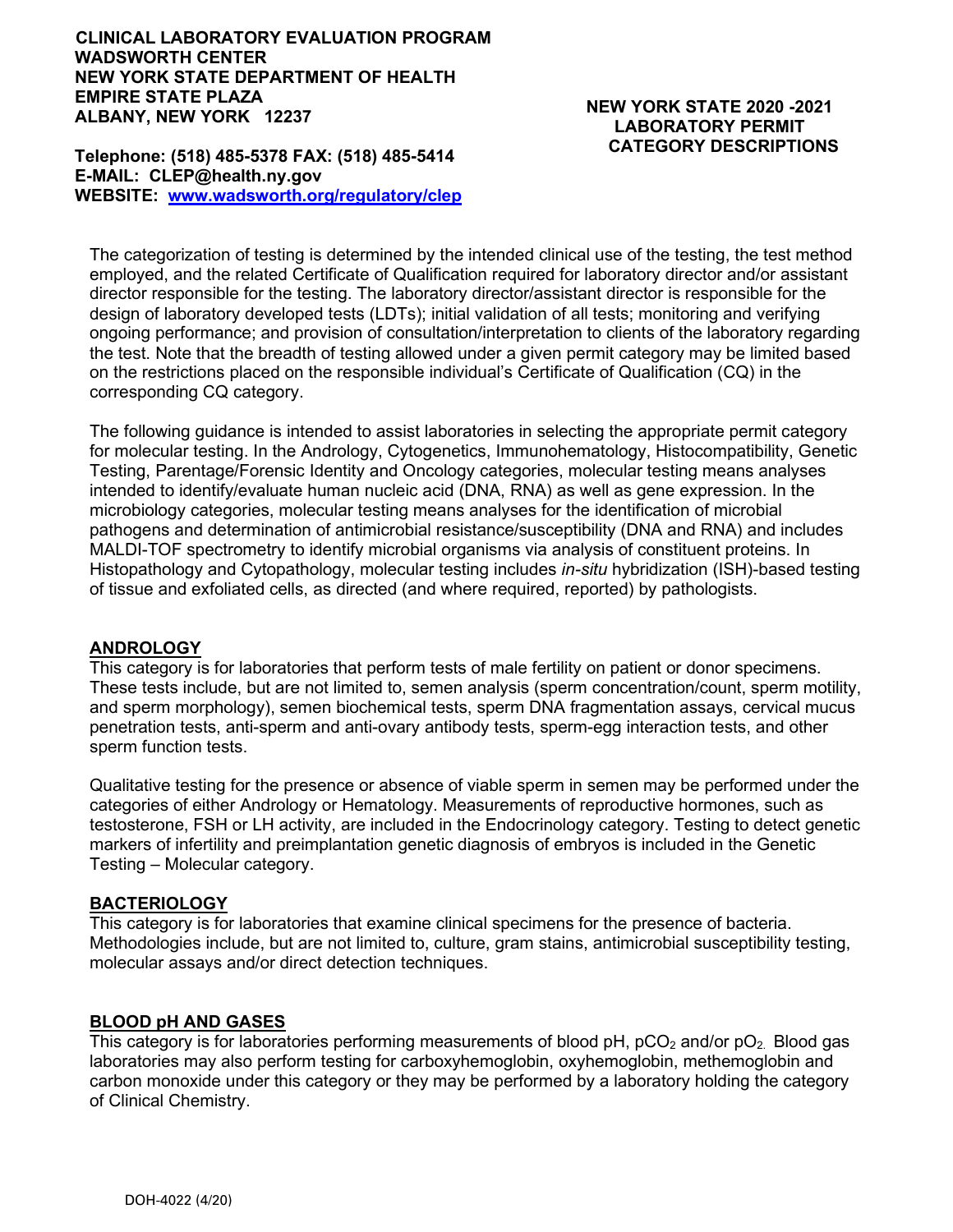Additional permit categories may be needed if testing in the areas of Clinical Chemistry or Hematology are being performed on a Blood Gas analyzer. These tests may include, but are not limited to, electrolytes, hemoglobin, etc.

# **BLOOD SERVICES**

Blood Services categories are for blood banks that collect, process, and/or issue blood for transfusion. One or more categories may be appropriate based on the scope of services. Additional permit categories may be needed if testing of donor specimens is performed on-site: Immunohematology (red blood cell, granulocyte, and/or platelet-related testing for blood collection,

transfusion, or pregnancy-associated purposes), Diagnostic Immunology – Donor Services Serology (serologic tests for specific markers of infectious disease), Hematology (for donor and/or unit qualification), Virology (nucleic acid testing for viruses), and Bacteriology (bacteria detection).

**COLLECTION:** This category is for blood banks that collect, process, store, and distribute allogeneic and/or autogeneic blood for transfusion or fractionation purposes.

**COLLECTION - AUTOGENEIC ONLY:** This category is for blood banks that collect only blood for autogeneic (autologous) transfusion and do not cross over these units or their components for allogeneic use.

**TRANSFUSION SERVICE:** This category is for blood banks that perform pre-transfusion testing and issue blood for transfusion. Such sites must also hold Immunohematology. A hospital's permit in Blood Services – Transfusion covers transfusions performed at any location that is owned and operated by, and physically attached to, the hospital.

**TRANSFUSION - STORAGE ONLY:** This category is for facilities that issue blood for transfusion, but rely on a blood bank holding a permit in Blood Services – Transfusion and Immunohematology to perform pre-transfusion testing.

Non-hospital sites and satellite sites that are not otherwise required to hold a clinical laboratory or blood bank permit must be approved as a LIMITED TRANSFUSION SERVICE in order to perform transfusions. Inquiries regarding Limited Transfusion Services should be directed to the Blood Resources Program at [brp@health.ny.gov](mailto:brp@health.ny.gov) or (518) 485-5378.

**PLASMA PROCESSING:** This category is for facilities that fractionate plasma into infusable derivatives and/or perform viral reduction/inactivation of pooled plasma.

#### **CELLULAR IMMUNOLOGY**

Laboratories analyzing the function and/or phenotype of cells of the immune system must hold any or all of the categories below that describe the scope of their services.

**LEUKOCYTE FUNCTION:** This category is for laboratories testing any leukocyte function with *in vitro* assays (e.g., antigen-induced proliferation, alloantigen-stimulated proliferation, mitogen-stimulated proliferation, cytolytic assays, cytokine or immunoglobulin production, neutrophil generation of reactive oxygen species, and phagocytosis). If determination of the immunophenotype of the leukocytes being assayed is included as part of the assay (e.g., *in vitro* culturing to induce cytokine synthesis with the purpose of identifying the cell type expressing a cytokine), the analysis also requires the Non-malignant Leukocyte Immunophenotyping category.

NOTE: The determination of cytokines in serum, plasma, CSF, or culture supernatants from Leukocyte Function analysis must also include the Cytokine category.

**MALIGNANT LEUKOCYTE IMMUNOPHENOTYPING:** This category is for laboratories performing identification and characterization of leukemia or lymphomas from blood and tissue specimens based on cell phenotype, including cell surface and cytoplasmic antigens, with or without ploidy analysis.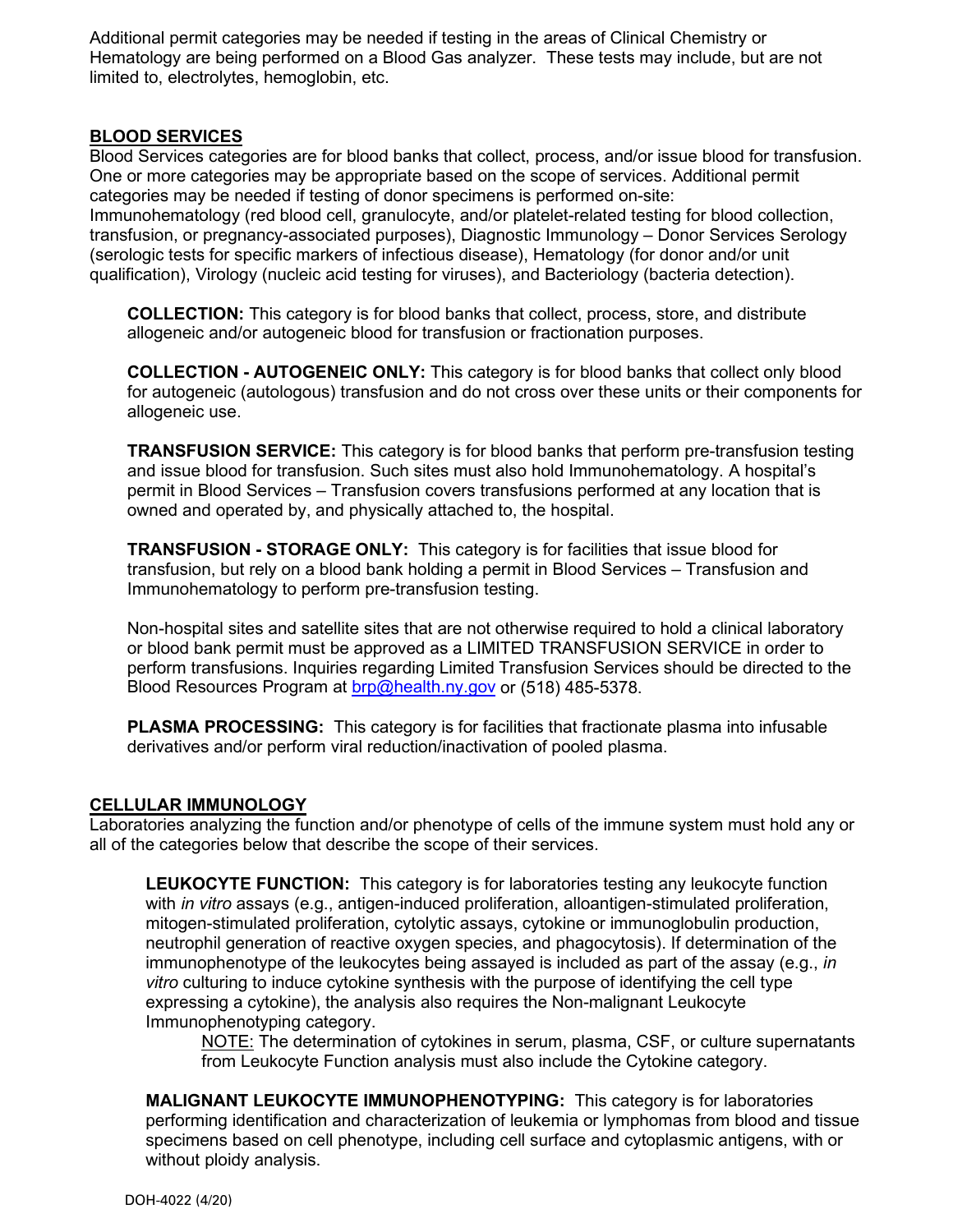#### **CELLULAR IMMUNOLOGY - continued**

**NON-MALIGNANT LEUKOCYTE IMMUNOPHENOTYPING:** This category is for laboratories performing Lymphoid and T-Lymphoid Immunophenotyping. This includes the identification and enumeration of non-malignant lymphocytes that bear different surface and/or intracellular markers for the purpose of assessing the immunological status of an individual (e.g., quantifying CD4+ T-lymphocytes, T regulatory cells, or interferon-gamma expressing lymphocytes).

NOTE: If leukocytes are stimulated *in vitro* to induce a change in cell phenotype, the analysis also requires the Leukocyte Function category.

This category also includes Non-Lymphoid Immunophenotyping. Example methodologies include quantification of viable Lin<sup>-</sup>/CD34<sup>+</sup> stem cells, deficiency of glycophosphatidylinositol linked surface markers (e.g., CD24, CD14, CD59) for Paroxysmal Nocturnal Hemoglobinuria, deficiency of CD15s, CD11a, b, c & CD18 expression for Leukocyte Adhesion Deficiency, and TLR expression(s) for innate immunity. Laboratories performing white blood cell counts and manual differentials for calculation of absolute numbers of lymphocyte/leukocyte subsets must also hold a Hematology permit.

#### **CLINICAL CHEMISTRY**

This category is for laboratories performing diagnostic clinical chemistry tests including substrates, enzymes, electrolytes, and metal analyses. Laboratories issued a Clinical Chemistry permit may perform a full scope of clinical chemistry testing except in those areas defined by the Blood pH and Gases, Trace Elements, Therapeutic Substance Monitoring/Quantitative Toxicology, Endocrinology and/or the Genetic Testing - Biochemistry categories.

# **CYTOGENETICS**

Cytogenetics is the analysis of the chromosome complement of human cells for constitutional or acquired changes in chromosome number or structure. Laboratories may perform prenatal, preimplantation, postnatal, and cancer testing under this category. The Cytogenetics category includes standard methods, laboratory developed tests, and FDA approved/cleared tests. Methods include metaphase chromosome analysis by G-banding, chromosomal microarray (CMA) testing, array comparative genomic hybridization (aCGH), and metaphase and interphase fluorescence in situ hybridization (FISH).

CMA and aCGH testing for constitutional disorders also may be performed under the Genetic Testing – Molecular category. CMA, aCGH, or FISH testing for acquired aberrations also may be performed under the Oncology - Molecular and Cellular Tumor Markers category. Confirmation of abnormal CMA results, if performed, requires the appropriate permit category.

# **CYTOKINES**

This category is for laboratories performing the quantification of cytokines and chemokines in biological fluids or cell culture supernatants with methods such as ELISA, FIA, or RIA. Cytokines and chemokines include both immunoregulatory molecules as well as molecules that influence the activity of other organ systems.

**NOTE:** If the measurement of cytokines and chemokines produced by leukocytes is involved, the assays must also include the Cellular Immunology – Leukocyte Function category. If cytokine(s) expressed within a leukocyte population are measured, the analyses are in the Non-Malignant Leukocyte Immunophenotyping category and not Cytokines.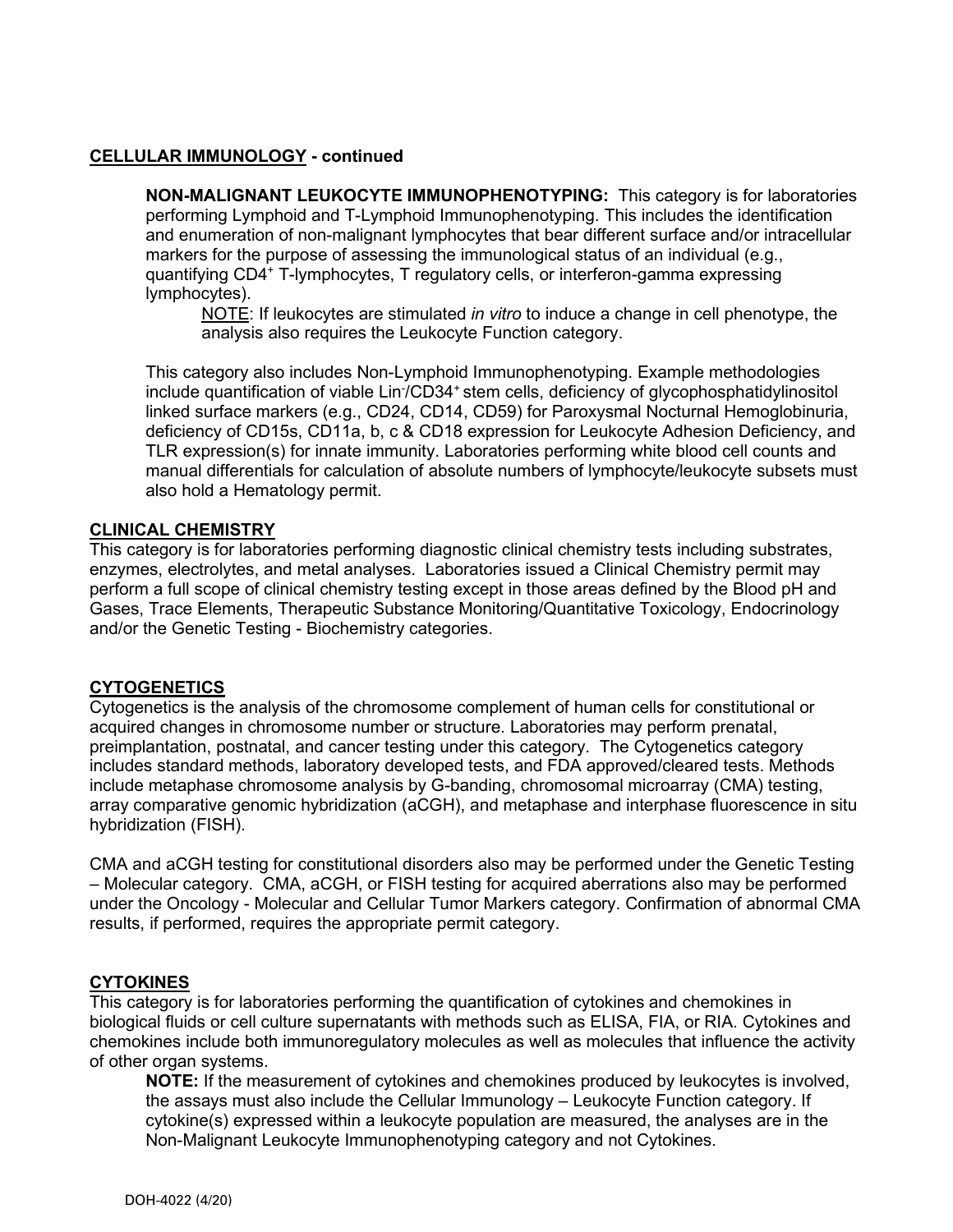# **CYTOPATHOLOGY**

This category is for laboratories preparing and examining cells and tissue fragments that have exfoliated freely from tissue surfaces or that have been collected by brushing, scraping, washing, lavage or needle aspiration. The laboratory that performs both the technical and professional components, or the laboratories that performs each component individually, must hold each appropriate subcategory for the testing being performed as described below. Testing of cytology specimens for HPV is performed under the category of Virology.

**GYNECOLOGICAL TESTING:** This category is for laboratories that perform gynecological cytopathology testing on patient specimens for diagnostic or prognostic purposes.

**NON-GYNECOLOGICAL TESTING:** This category is for laboratories that perform nongynecological cytopathology testing on patient specimens for diagnostic or prognostic purposes. Approved laboratories may offer the FDA-cleared UroVysion™ assay under this category.

# **DIAGNOSTIC IMMUNOLOGY**

The Diagnostic Immunology categories are for laboratories performing the following types of tests: serologic tests for autoantibodies (excluding tests for antibodies against blood cells performed under the categories of Hematology, Immunohematology, and Histocompatibility and excluding tests for antibodies against spermatozoa performed under the category of Andrology), serologic tests for specific markers of infectious diseases or exposure to such diseases (e.g., antibody/antigen), and tests for nonspecific indicators of infectious diseases or exposure to such diseases (e.g., immunoglobulin or complement levels).

**DIAGNOSTIC SERVICES SEROLOGY:** This category is for laboratories that perform any diagnostic immunologic test on patient specimens for diagnostic or prognostic purposes.

**DONOR SERVICES SEROLOGY:** This category is for donor banks, and laboratories under contract to donor banks, that perform tests on donors of human organs, tissues and/or blood for transfer, transfusion or transplantation. Mandated tests include syphilis-reagin or treponemal antibody, hepatitis B surface antigen (HBsAg), hepatitis B core antibody (anti-HBc), hepatitis C antibody (anti-HCV), human T lymphotropic virus I/II antibody and human immunodeficiency virus (HIV). However, donor banks that perform any additional serologic tests, e.g., cytomegalovirus (CMV) antibody, must also hold this category. Donor Services laboratories must also hold the category Diagnostic Services Serology if they perform tests on patient specimens for diagnostic or prognostic purposes.

# **ENDOCRINOLOGY**

This category is for laboratories evaluating endocrine function and vitamin status in the body by measuring hormones, vitamins and related analytes in body fluids.

# **FETAL DEFECT MARKERS**

This category is for laboratories performing prenatal screening for risk assessment of chromosomal abnormalities or other defects of the fetus (e.g., neural tube defects) in the first and/or second trimester. Analytes are measured in maternal serum and amniotic fluid, and methodologies used include radioimmunoassay (RIA), enzyme immunoassay (EIA) or chemiluminoassay (CIA). Mass values obtained must be compared to the individual laboratory normative data of weekly values and converted to multiple of the medians (MOM). One of several algorithms is then used to calculate an individual's risk.

Laboratories that measure gestational age-dependent alpha-fetoprotein (AFP) in amniotic fluid must confirm the result by electrophoretic identification of acetylcholinesterase.

**Please note** that prenatal screening for chromosomal abnormalities by assessing plasma-derived DNA or RNA (e.g. Non-Invasive Prenatal Testing or NIPT) is performed under the category of Genetic Testing - Molecular.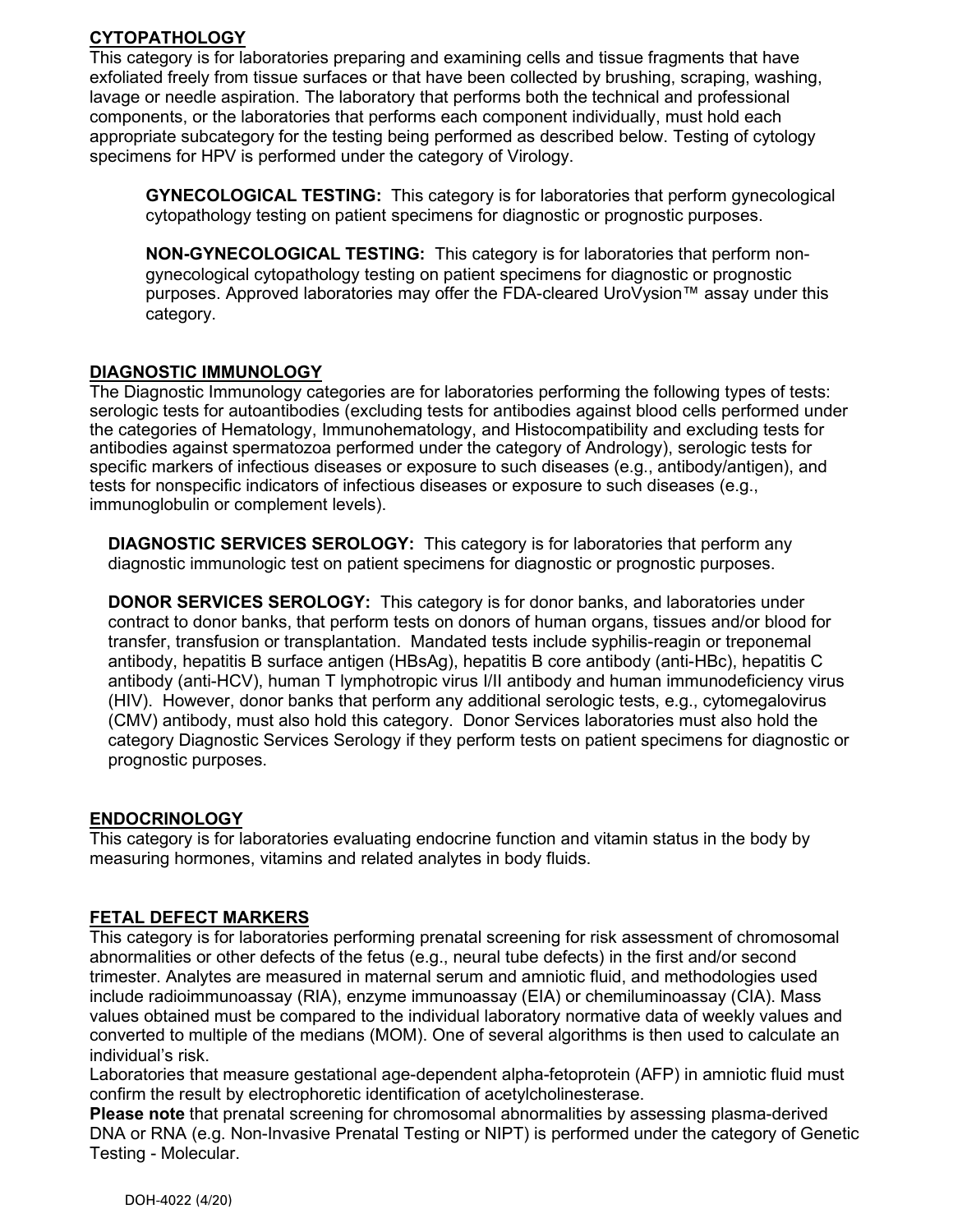# **FORENSIC IDENTITY**

This category is for laboratories that perform DNA-based procedures for the determination of identity, or for the determination of parentage, for forensic purposes. Also included under this category are screening procedures to determine the presence of body fluids on evidentiary materials for forensic purposes. At this time, the standards for this category are those based on 1) the New York State DOH Clinical Laboratory Standards of Practice, 2) the New York State DOH Forensic Identity Standards; and 3) current and relevant Federal Bureau of Investigation (FBI) standards including the "Quality Assurance Standards for Forensic DNA Testing Laboratories" and the "Quality Assurance Standards for DNA Databasing Laboratories".

The NYS General and Forensic Identity Standards can be accessed via the Program website at <https://www.wadsworth.org/regulatory/clep/clinical-labs/laboratory-standards> The FBI standards can be accessed at the FBI's CODIS website at [http://www.fbi.gov/about](http://www.fbi.gov/about-us/lab/biometric-analysis/codis)[us/lab/biometric-analysis/codis.](http://www.fbi.gov/about-us/lab/biometric-analysis/codis)

#### **GENETIC TESTING**

The Genetic Testing categories are for laboratories performing procedures that provide information for the diagnosis of a genetic disease or its carrier state, risk assessment for drug metabolism, disease susceptibility, hemostasis, and disease risk and lifestyle assessments in addition to screening tests intended broadly for asymptomatic individuals not yet presenting with disease. These categories are also for laboratories using molecular methods to confirm results generated by SNP-based comparative genomic hybridization tests.

Predisposition testing for inherited cancers, preimplantation diagnosis (including molecular analysis of cells from embryos to detect single gene disorders, haplotype analysis for complex mutations, or HLA haplotyping for a sibling match prior to implantation), non-invasive prenatal diagnosis and pharmacogenetics applications are all included in the Genetic Testing category. Also, this category includes the use of genetic markers to test for zygosity for pregnancy management and maternal cell contamination in the context of genetic diagnosis and tests using genetic markers to monitor disease progression.

Some applications of molecular methods are not included in the Genetic Testing categories. Laboratories may also need to hold the additional categories including Cytogenetics, Forensic Identity, Histocompatibility, Immunohematology, Parentage/Identity, and/or Oncology – Molecular and Cellular Tumor Markers (for somatic changes in tumor tissue), as appropriate.

**GENETIC TESTING – MOLECULAR:** This category is for laboratories performing diagnostic and predictive genetic testing utilizing DNA and/or RNA-based methodologies.

**GENETIC TESTING – BIOCHEMISTRY:** This category is for laboratories performing genetic testing utilizing biochemical procedures in laboratories where a specific genetic diagnosis or carrier status is being determined.

# **HEMATOLOGY**

This category is for laboratories performing cellular hematology tests, such as white cell count, red cell count, hemoglobin, hematocrit, and platelet count, with or without other tests such as red cell indices, reticulocyte count, and erythrocyte sedimentation rate; manual differentials, smear examinations, or automated differentials with manual confirmation performed on-site; coagulation tests, such as prothrombin time, activated partial thromboplastin time and quantitative fibrinogen, with or without other tests such as thrombin time, and factor assays.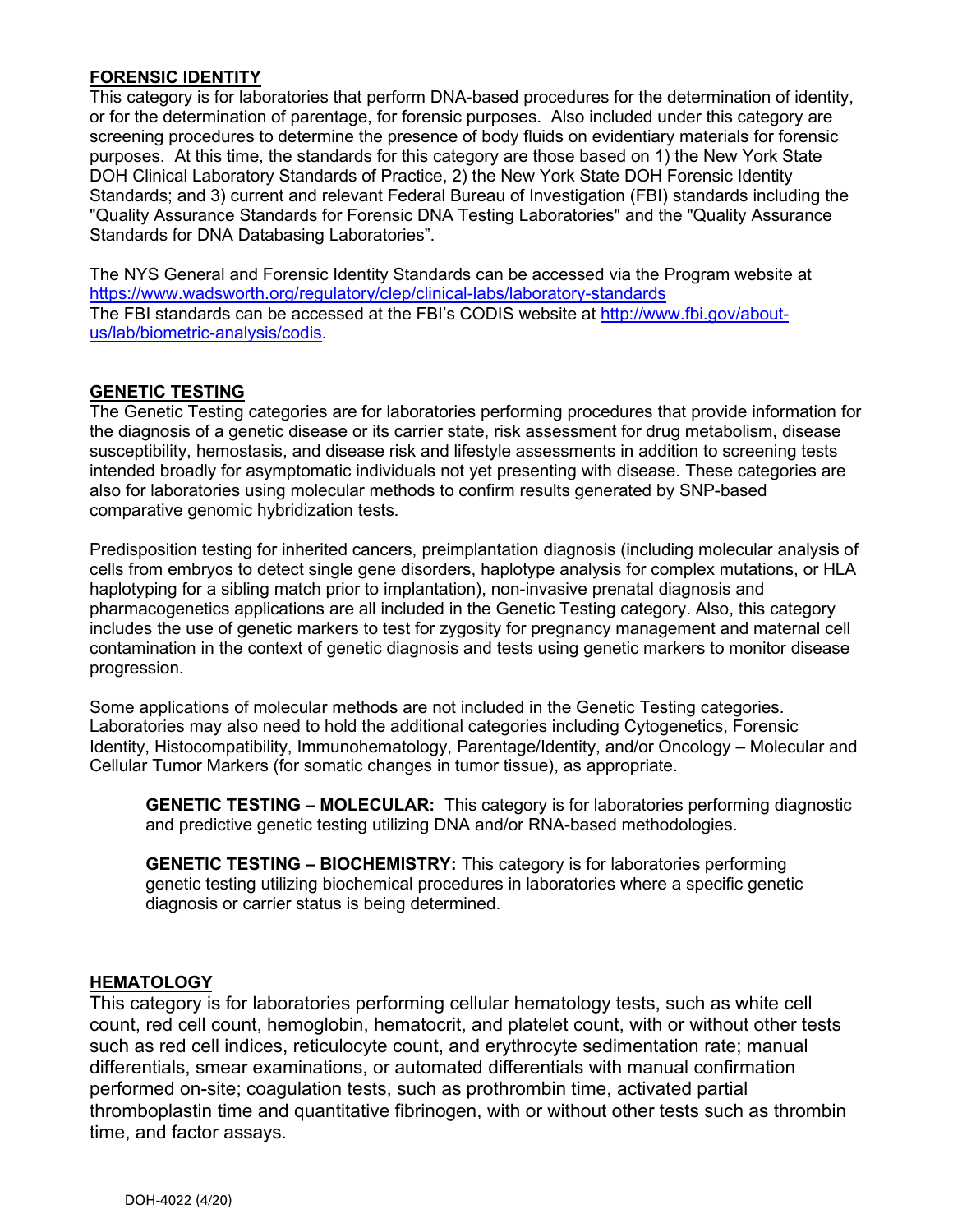Qualitative testing for the presence or absence of viable sperm in semen may be performed under the categories of either Andrology or Hematology. If blood-borne parasites are observed during the routine smear examination, they may be reported as presumptive, however, the examination of blood smears specifically for parasites or the identification of parasites requires a permit in Parasitology.

#### **HISTOCOMPATIBILITY**

This category is for laboratories performing histocompatibility testing for organ/tissue transplantation. Testing may include HLA antigen typing, antibody screening, or crossmatching. Laboratories performing HLA antigen typing for disease associations or pharmacogenetics may perform that testing under this category or under the Genetic Testing category.

Laboratories performing chimerism analysis, gene expression analysis or the Immuknow® assay to monitor the status of a patient following an organ or tissue transplant must hold the category of Transplant Monitoring.

#### **HISTOPATHOLOGY**

The Histopathology categories are for laboratories performing gross and microscopic examination of tissues, including special stains and immunohistochemistry. Certain in situ hybridization tests, such as FDA-cleared fluorescence *in situ* hybridization tests (FISH) for the detection of Her-2/neu and TOP2A gene amplifications can be performed under either the Histopathology – General or the Oncology – Molecular and Cellular Tumor Markers category.

**GENERAL:** This category is for testing of all tissue. Testing for HPV in tissue is performed under this category. All other HPV testing is performed under Virology.

**ORAL PATHOLOGY:** This category is for testing limited to the oral cavity.

**DERMATOPATHOLOGY:** This category is for testing limited to skin, including examining frozen sections of skin excised during Mohs surgery.

#### **IMMUNOHEMATOLOGY**

This category is for laboratories that perform red blood cell-, granulocyte- and/or platelet-related testing for blood collection, transfusion or pregnancy-associated purposes. Methodologies include serologic, molecular and flow cytometric techniques for tests such as: red blood cell antigen and antibody testing, direct antiglobulin testing, compatibility testing, granulocyte antigen and antibody testing, platelet antigen and antibody testing, and assessment of fetomaternal hemorrhage.

#### **MYCOBACTERIOLOGY**

This category is for laboratories that perform any technique for the detection and identification of mycobacteria to the extent of their abilities, including examination of smears for acid-fast bacilli, culture, molecular techniques, and drug susceptibility testing on Mycobacterium tuberculosis complex organisms.

# **MYCOLOGY**

This category is for laboratories that perform any technique for the detection and identification of molds and yeast to the extent of their abilities, including antigen detection assays, culture, molecular and protein based assays, and antifungal drug susceptibility testing.

#### **ONCOLOGY**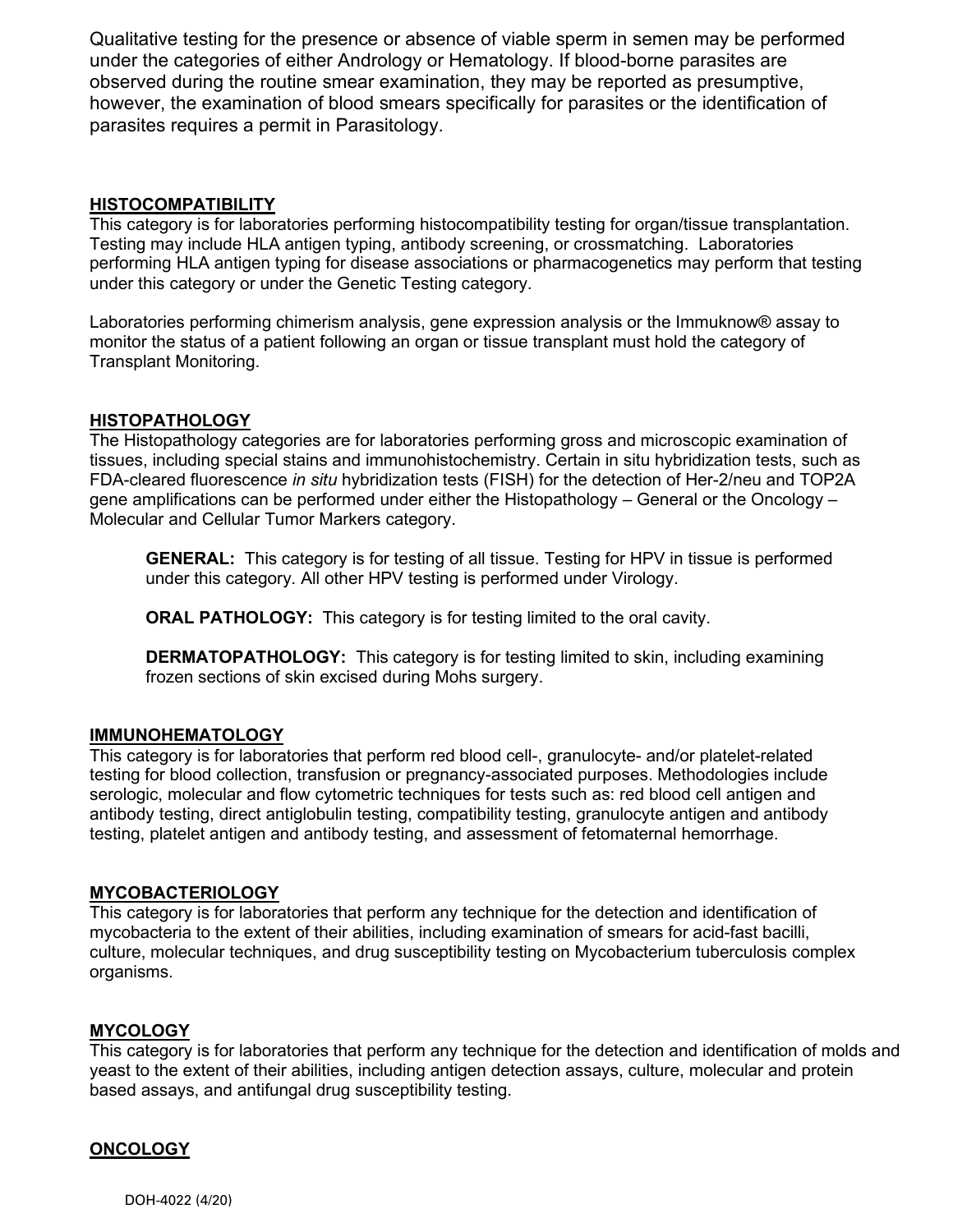The Oncology categories include tests used in tumor screening, diagnosis, prognosis and management, including the standard serum-based tumor markers, tests for tumor cell specific acquired genotypic and/or phenotypic alterations, and screening/detection of carcinogenic viruses. Due to the different methodologies used, there are two categories:

**SOLUBLE TUMOR MARKERS:** This category is for laboratories performing tests for soluble tumor markers found in body fluids such as serum, urine, etc. Results from these tests are generally quantitative. Methodologies used include radioimmunoassay (RIA), enzyme immunoassay (EIA), or chemiluminoassay (CIA), as well as mass spectrometry (MS).

**MOLECULAR AND CELLULAR TUMOR MARKERS:** This category is for laboratories performing tests on cellular or tumor tissue material to detect tumor-specific acquired (somatic) genetic or phenotypic alterations. It includes, but is not limited to, tests that detect gene rearrangements, chromosomal aberrations such as gain/loss of chromosome regions, translocations, mutations, altered gene/protein expression, and *ex vivo* determination of chemotherapeutic drug sensitivity. It also includes circulating tumor cell detection and cell free DNA/RNA analysis (liquid biopsy). Methodologies used are generally, though not exclusively, molecular biology-based, and results can be qualitative and/or quantitative. FISH and array comparative genomic hybridization (aCGH) assays for acquired chromosomal aberrations may be performed under this category or under Cytogenetics..

# **PARASITOLOGY**

This category is for laboratories that test patient specimens in order to detect and identify parasitic agents. Laboratories holding this category may perform microscopy, antigen detection, or molecular detection methods. Techniques may include wet mounts, permanent stained smears prepared from blood, stool or tissues, immunofluorescent microscopy, antigen detection with later flow devices or by EIA, or nucleic acid amplification based methods.

#### **PARENTAGE/IDENTITY TESTING**

This category is for laboratories that perform procedures for the determination of parentage or relationship. Laboratories performing parentage and/or identity tests for forensic purposes must hold a permit in the Forensic Identity category.

# **THERAPEUTIC SUBSTANCE MONITORING/QUANTITATIVE TOXICOLOGY**

This category is for laboratories providing quantitative analysis of drugs and/or metabolites (therapeutic or abused) in serum, plasma and/or whole blood for the purpose of monitoring concentrations of active drug and/or metabolites and of quantifying subtherapeutic and/or toxic substance concentrations. Quantitative Toxicology includes quantitation of ethanol, including breath alcohol for non-forensic purposes, as well as analysis of all clinically relevant matrices for exogenous, non-drug/non-elemental compounds that may affect human health.

# **TOXICOLOGY**

**BLOOD LEAD – COMPREHENSIVE:** This category is for laboratories that perform blood lead measurements using reference methods based on atomic absorption spectrometry (AAS) and/or inductively coupled plasma mass spectrometry (ICP-MS). Laboratories holding this category may also perform testing using point-of-care lead analyzers based on anodic stripping voltammetry (ASV) with screen-printed sensors, provided they also perform reference methods. This category includes testing for erythrocyte protoporphyrin.

**BLOOD LEAD – ASV USING SCREEN-PRINTED SENSORS:** This category is for laboratories using point-of-care lead analyzers (e.g., LeadCare® II by Magellan Biosciences, Inc. that are based on ASV with single use, disposable sensors, i.e., screen-printed electrode technology. Laboratories holding this category must either refer positive specimens (≥5 ug/dL) (≥ 40 ug/dL for LeadCare Plus or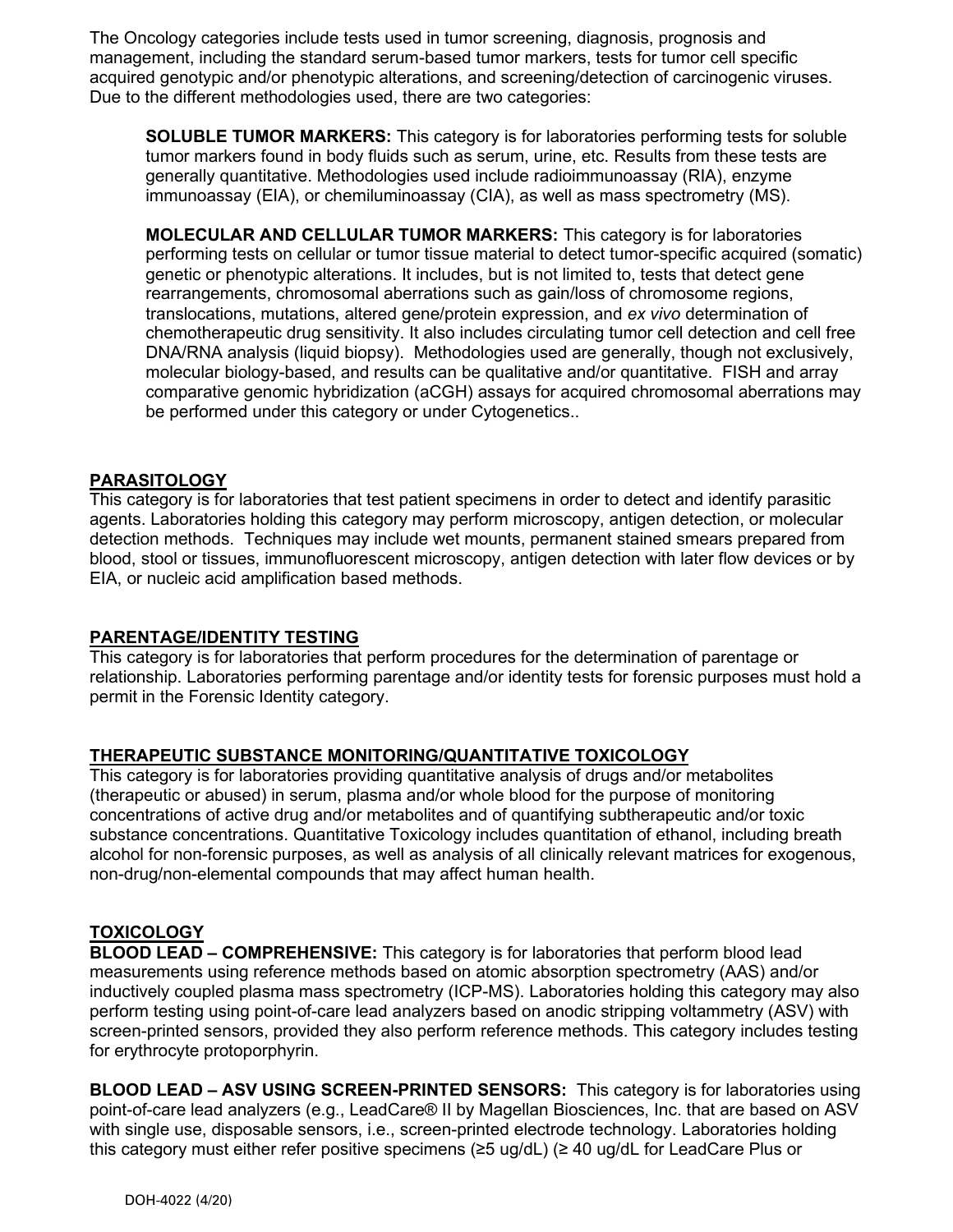LeadCare Ultra cf. CLS 11) to a laboratory holding a Blood Lead - Comprehensive permit for confirmatory testing using a reference method or, when a confirmatory specimen is unavailable, identify on the report the method/manufacturer used and the need for confirmation by a reference method.

**FORENSIC TOXICOLOGY:** The Forensic Toxicology categories are for laboratories that provide the analysis of urine and alternative specimens, including hair, oral fluid, sweat and breath, for abused substances where the legal defensibility of laboratory services must be established and maintained. Such services include pre-employment screening; for cause (i.e., incident/accident-related) and return to work testing, random employment testing; any testing situation where employment, benefits or services may be terminated or denied as the result of positive finding; and postmortem toxicology testing conducted by private sector laboratories. Laboratories qualifying for these categories must have protocols for specimen chain-of-custody and laboratory security. Quantitative reporting of specimen validity testing (e.g., pH, creatinine, oxidants) requires a permit in Clinical Chemistry.

**INITIAL TESTING ONLY:** This category is for laboratories performing forensic drugtesting limited to initial (screening) testing only. Laboratories holding this category must refer presumptive positive specimens to a laboratory holding a Forensic Toxicology-Comprehensive permit for confirmatory testing.

**COMPREHENSIVE:** This category is for laboratories performing on-site confirmation analysis of presumptive positive drug screens using confirmatory methods acceptable to the Department.

**CLINICAL TOXICOLOGY:** The Clinical Toxicology categories are for laboratories performing tests for the detection of drugs/metabolites, including ethanol. Quantitative reporting of specimen validity testing (e.g., pH, creatinine, oxidants) requires a permit in Clinical Chemistry.

**QUALITATIVE TESTING ONLY:** This category is for laboratories providing clinical toxicology services that are limited to qualitative tests using methods including, but not limited to, immunoassays, e.g., EIA, CIA, ELISA, and EMIT.

**COMPREHENSIVE:** This category is for laboratories performing quantitative tests suitable for confirmation of qualitative presumptive positive drug/metabolite tests. Methods typically include, but are not limited to chromatographic methods, e.g. LC-MS/MS or GC-MS. Laboratories permitted in this category may also perform qualitative tests and confirm with suitable quantitative tests, when available.

#### **TRACE ELEMENTS**

This category is for laboratories performing testing for trace elements (e.g., arsenic, cadmium, mercury, copper, zinc, selenium, aluminum) in clinical specimens, including whole blood, serum or urine. Testing for blood lead is included under the Toxicology – Blood Lead categories. Testing for electrolytes such as sodium, potassium, calcium and magnesium is performed under the Clinical Chemistry category.

# **TRANSPLANT MONITORING**

This category is for laboratories performing chimerism analysis following a stem cell or bone marrow transplant, gene expression analysis for organ rejection, or the FDA-cleared Cylex ImmunKnow® assay for monitoring immune function following transplant.

#### **VIROLOGY**

This category is for laboratories that perform any technique for the detection and identification of any viral agents routinely encountered in a clinical virology laboratory. Laboratories holding this category may perform antigen detection, virus culture, or molecular detection methods.